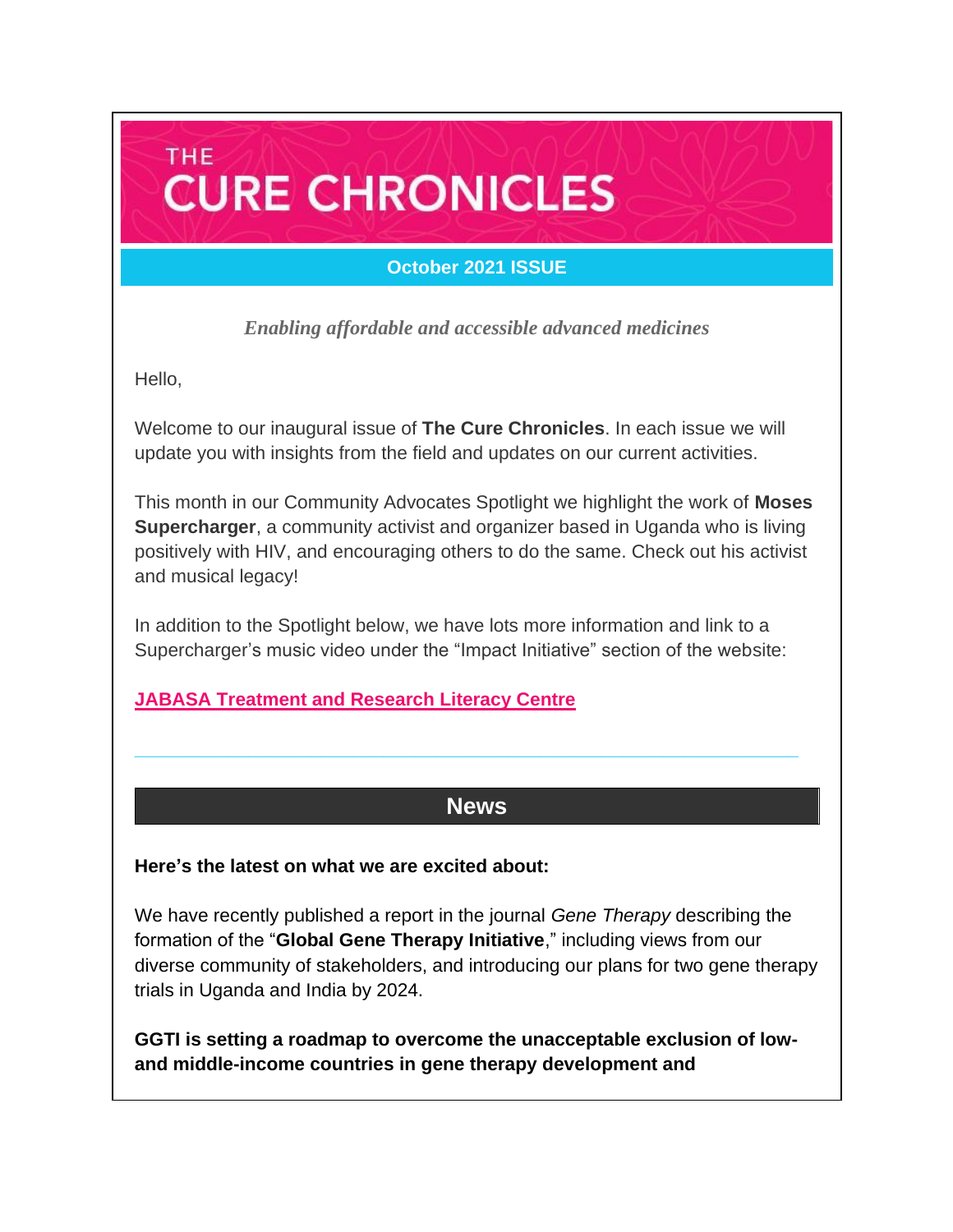#### **implementation.**

**[Towards access for all: 1st Working Group Report for the Global Gene Therapy](https://www.nature.com/articles/s41434-021-00284-4)  [Initiative \(GGTI\) | Gene Therapy \(nature.com\)](https://www.nature.com/articles/s41434-021-00284-4)**

A well-recognized approach to driving down the cost, and thereby accessibility, of CAR-T and modified stem cell production is to carry out place-of-care production of the cell therapy product.

**To create place-of-care manufacturing, centers will require the development of a new regulatory framework that can encompass using the same protocols in a diversity of facilities.** 

The UK government is currently seeking consultation as to how such a framework might be formulated. This is another example of the forward-looking approach regulatory bodies have taken for cell and gene therapy in the UK.

**[Point of Care Consultation -](https://www.gov.uk/government/consultations/point-of-care-consultation) GOV.UK (www.gov.uk)**

CVS Caremark has taken aim at improving the health of patients with sickle cell disease and HIV. They plan to double the number of patients on hydroxyurea and to improve adherence. Likewise, they are expanding programs for HIV education as they participate in DHHS's Ready, Set PrEP initiative.

We look forward to the education, outreach, testing, and promotion of access to health services they propose.

**[CVS Caremark takes aim at health inequities, starting with sickle cell, HIV |](https://www.fiercehealthcare.com/payer/cvs-caremark-takes-aim-at-health-inequities-starting-sickle-cell-hiv)  [FierceHealthcare](https://www.fiercehealthcare.com/payer/cvs-caremark-takes-aim-at-health-inequities-starting-sickle-cell-hiv)**

A new preliminary study for HIV treatment using CAR-T cells demonstrates continued optimism for a curative therapy featuring engineered T cells.

**JCI - [Broadly neutralizing antibody–derived CAR T cells reduce viral reservoir in](https://www.jci.org/articles/view/150211)  [individuals infected with HIV-1](https://www.jci.org/articles/view/150211)**

**\_\_\_\_\_\_\_\_\_\_\_\_\_\_\_\_\_\_\_\_\_\_\_\_\_\_\_\_\_\_\_\_\_\_\_\_\_\_\_\_\_\_\_\_\_\_\_\_\_\_\_\_\_\_\_\_\_\_\_\_\_\_\_\_**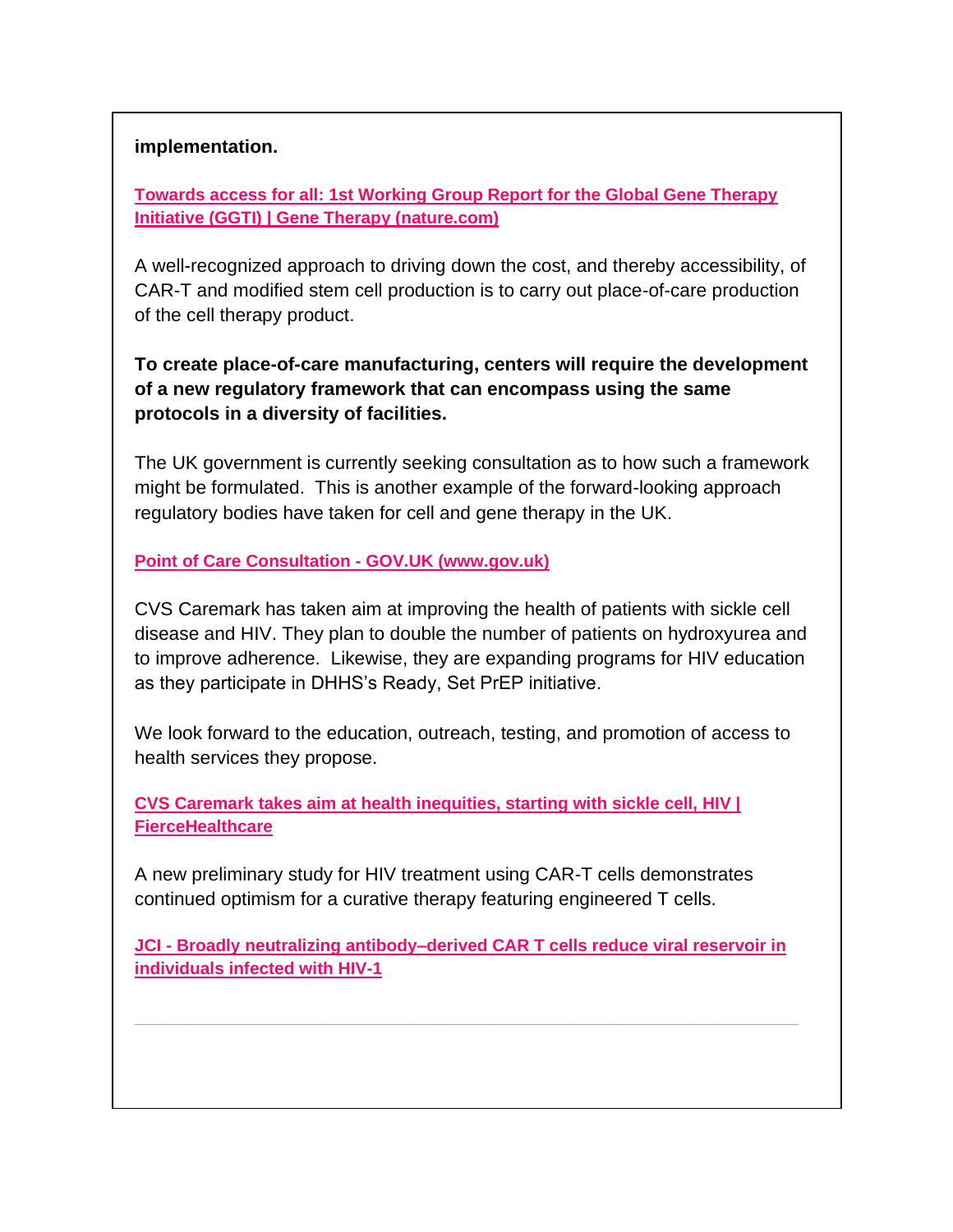# **Community Advocate Spotlight**

### **Moses Supercharger**



**Tell us about your background and how you came to be in your current position.**

I am a musician and a person living with HIV since 1994. When I first tested positive, I did not start treatment until 1998 and when I started, it did not work because of my poor adherence and the mono-targeting nature of the drugs prescribed. I developed treatment resistance which nearly killed me. In the year 2000, I was saved by doctors at the Joint Clinical Research Centre in Kampala. I had been taking a very challenging course of medications, seven huge tablets every day from 2000 to 2021 and was recently switched to a three tablets a day regimen in January 2021. I come from Uganda, a country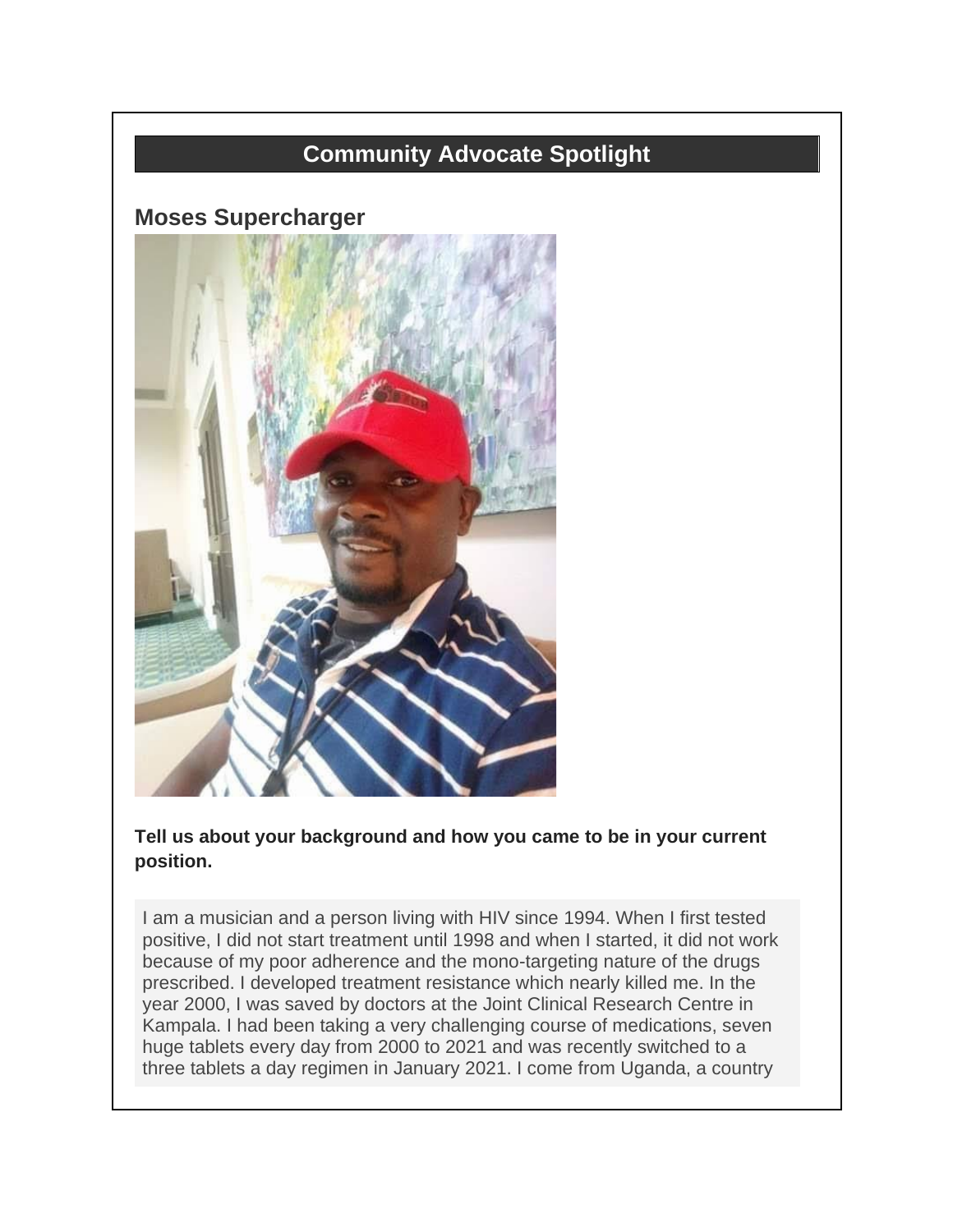with a population of 1.2m people taking HIV anti-retroviral drugs. Close to 150,000 people have experienced Anti-retroviral "Resistance" due to poor adherence, poor treatment literacy, and a lack of programs to motivate adherence. It is against this background that I chose to fully participate in research to improve the quality of our treatments and most importantly help to find a safe and scalable cure for HIV. My passion is to support any research that benefits my fellow human beings, especially we- the people who are living with HIV. I am a proud member of the GGTI (Global Gene Therapy Initiative) CAB (community advisory board) and the JCRC CAB and head a communitybased organization called Joint adherent brothers and sisters against AIDS (JABASA). At JABASA we are currently creating an adherence orientation program and a rehabilitation center, the first of its kind in Africa.

#### **Tell us what the focus of your efforts is at the present time and what motivates you.**

My focus is to see that all people with HIV understand and promote the importance of early treatment, adherence, continued research, and positive living. I want to break down HIV science for people at the grass-roots level, so they may understand, participate, and educate others. We support research towards an HIV cure, as our hope is to drastically reduce the daily sufferings we go through. To meet the needs of today we are planning to complete an adherence educational center which we are constructing in Uganda. What motivates me is to see the energy of researchers working towards a cure for HIV. This community working together amplifies my passion for adherence-- so that I can be alive and participate in trials for an HIV cure.

#### **What is your vision for the future and how would you overcome any challenges?**

My vision is to see the end of suffering caused by the HIV virus. The biggest challenges are stigma from others who still regard us as infectious agents, and not people boldly facing the future. It has also been a challenge to locate supporters to help us realize our dreams. We can overcome these challenges by networking with people who care about the struggles we go through. I also want us to learn more about the existing safe interventions and advocate for them to be brought to Africa. We can also demystify HIV and combat stigma by working harder ourselves, and demonstrating that we are amazing, impactful people, maybe even with more drive than those who are HIV negative.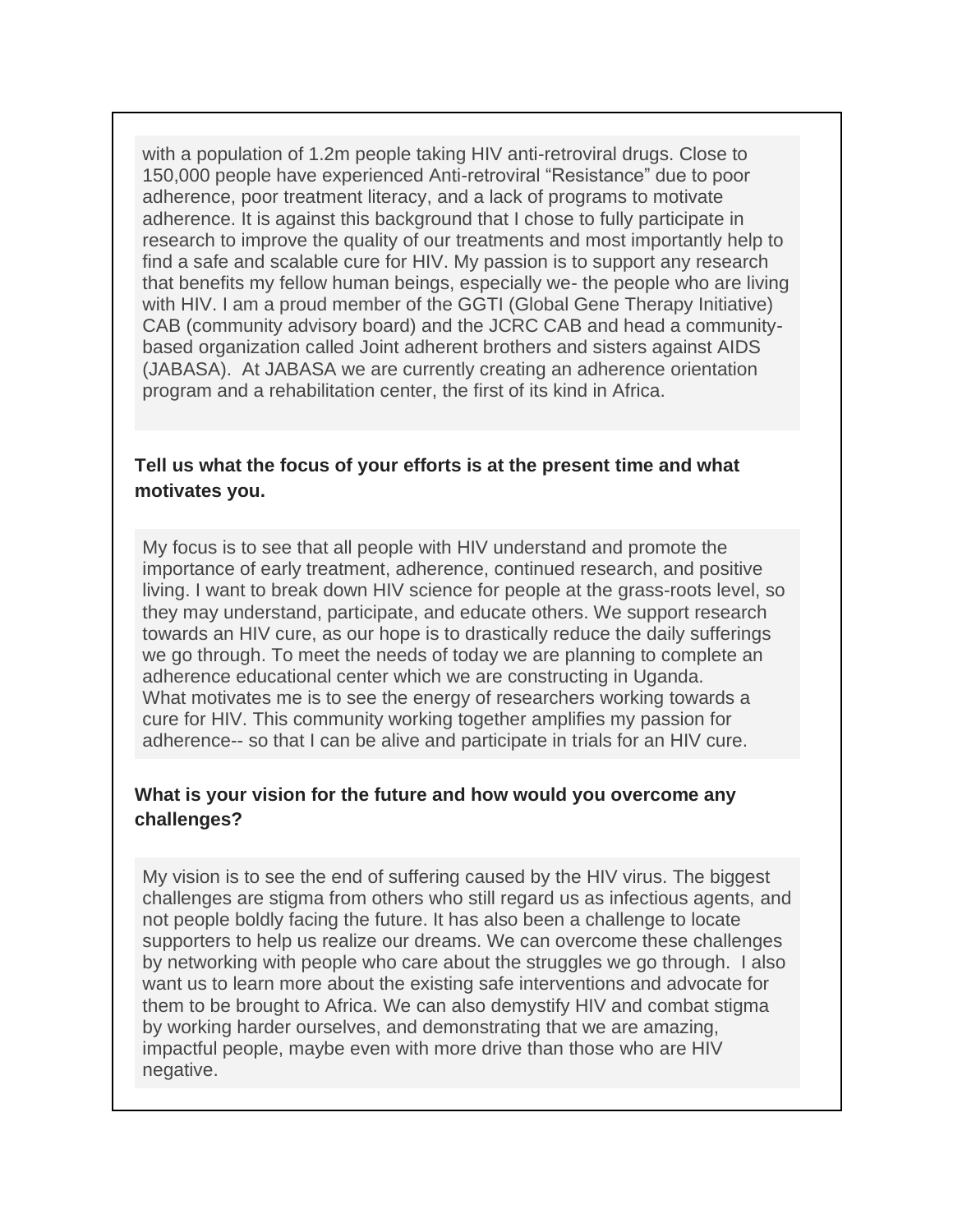#### **If there is one thing that would make a difference to your efforts, what would it be?**

Finding a supporter to help us complete the construction of the HIV education center in Uganda and to see our approach duplicated in other African countries.

#### **What is a fun fact about yourself that you would like to share?**

I love modern music and really love the times when I am producing music around HIV/AIDS awareness because it flows nicely- combining my two passions. I love buffet food, sitting in an airplane for a long journey and I love making presentations to a big lively audience.

# **Success Stories**

**\_\_\_\_\_\_\_\_\_\_\_\_\_\_\_\_\_\_\_\_\_\_\_\_\_\_\_\_\_\_\_\_\_\_\_\_\_\_\_\_\_\_\_\_\_\_\_\_\_\_\_\_\_\_\_\_\_\_\_\_\_\_\_\_**

Our featured Patient Success story this month highlights Sandra. Diagnosed with B-cell lymphoma, she entered a CAR-T therapy trial led by Dr. Marcos DeLima at the Seidman Cancer Center-University Hospital in Cleveland, Ohio, when her disease relapsed. Her courage is an inspiration to us all.

**[Read the full story here](https://caringcross.org/patient-success/)** 

# **Whitepapers**

**\_\_\_\_\_\_\_\_\_\_\_\_\_\_\_\_\_\_\_\_\_\_\_\_\_\_\_\_\_\_\_\_\_\_\_\_\_\_\_\_\_\_\_\_\_\_\_\_\_\_\_\_\_\_\_\_\_\_\_\_\_\_\_\_**

Interested in learning more? Read our latest whitepapers on the Caring Cross website. Click below to access them.

**<u>Introduction to Chimeric Antigen Receptor (CAR) engineered immune</u> [cells](https://caringcross.org/whitepapers/)**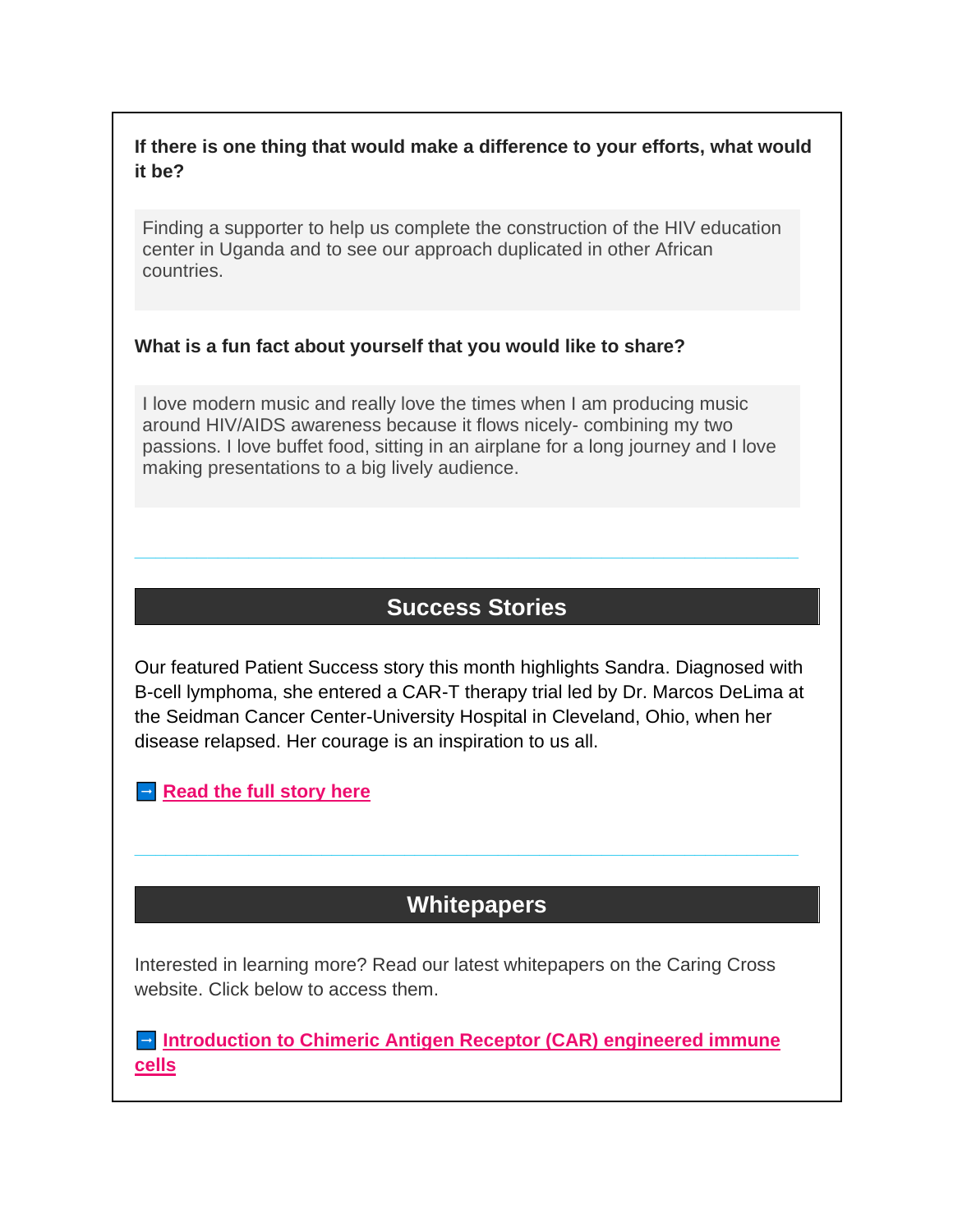# **Upcoming Events**

**\_\_\_\_\_\_\_\_\_\_\_\_\_\_\_\_\_\_\_\_\_\_\_\_\_\_\_\_\_\_\_\_\_\_\_\_\_\_\_\_\_\_\_\_\_\_\_\_\_\_\_\_\_\_\_\_\_\_\_\_\_\_\_\_**

Next month's **education tutorial** will be the second in a series of 8 presented by Rimas Orentas, PhD -

**From T Cells to Engineered Effectors: CAR-T cell background (series 2/8**).

In this webinar, you'll learn how fundamental advances in molecular immunology led to the discovery of chimeric antigen receptors, or CARs. CARs have revolutionized how we think about using the immune system to cure leukemia, and in the future solid tumors, cancer, and even infectious diseases like HIV.

### **[Register for the event](https://us02web.zoom.us/webinar/register/WN_PtFKcp3eRvKslV-EZJ9CoA)**

Date: **November 5, 2021** Time: **3:00pm EST / 12:00pm PST**  Location: **Zoom** (link provided upon registration)

This event will last approximately 30-40 minutes and will consist of a presentation and Q&A session following.

Next month's **seminar** will be presented by Michael Maschan, MD PhD -

### **A phase I/II clinical trial using locally manufactured CAR-T cells for the treatment of pediatric acute lymphocytic leukemia in Moscow, Russia.**

In this webinar, you'll learn how Dr. Michael Maschan created a clinical service that treats childhood leukemia using state-of-the-art chimeric antigen receptor (CAR) modified T cells. Using place-of-care manufacturing, his hospital-based center in Moscow, Russia, has brought new hope to children and their families.

### **[Register for the event](https://us02web.zoom.us/webinar/register/WN_PtFKcp3eRvKslV-EZJ9CoA)**

Date: **November 19, 2021** Time: **3:00pm EST / 12:00pm PST**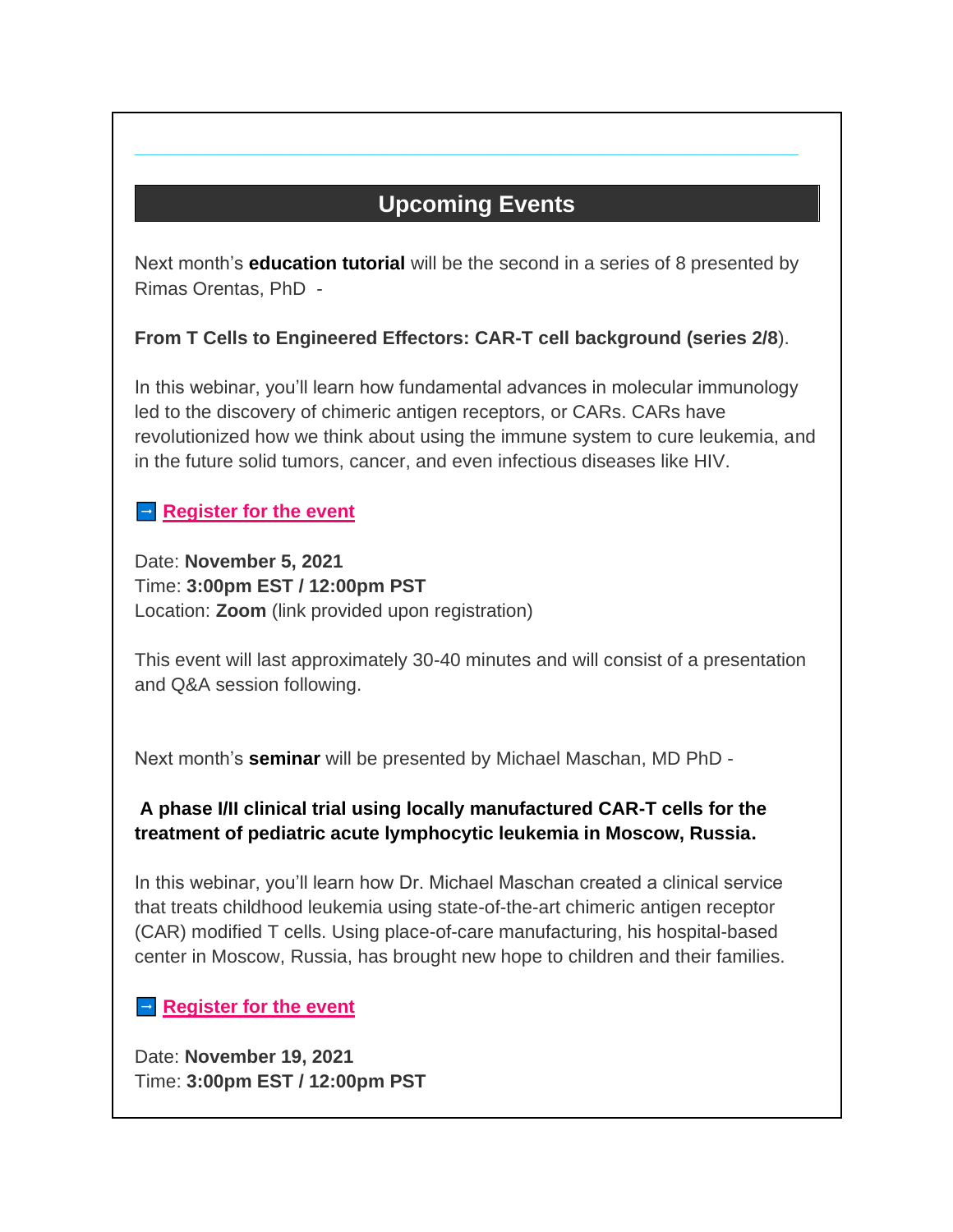Location: **Zoom** (link provided upon registration)

This event will last approximately 30-40 minutes and will consist of a presentation and Q&A session following.

All our events are on Fridays at 3pm EST, and require registration to access the live webinar. A recorded replay will be available to Caring Cross Community members only.

## **Recent Events**

If you missed these recent events, click on the links below to view them (membership required).

**[Enabling Affordable and Accessible CAR-T cells and other advanced](https://caringcross.org/archives/)  [medicines](https://caringcross.org/archives/)**

**[Cancer Immunobiology: The Role of T Cells](https://caringcross.org/archives/)**

If you are not a member, you can [become a member](https://caringcross.org/become-a-member/) and view all our past events.

**\_\_\_\_\_\_\_\_\_\_\_\_\_\_\_\_\_\_\_\_\_\_\_\_\_\_\_\_\_\_\_\_\_\_\_\_\_\_\_\_\_\_\_\_\_\_\_\_\_\_\_\_\_\_\_\_\_\_\_\_\_\_\_\_**

# **Caring Cross Community**

If you are interested in the work of the GGTI (see news link above to our recent publication), and are inspired by the work of Moses Supercharger, please consider joining the Global Gene Therapy Initiative group.

**We created this membership community to connect** healthcare professionals, scientists and engineers, community advocates and business leaders that are on a mission to develop new advanced medicinal cures - and help make them affordable to all who need them.

**Join us inside to collaborate in a group, learn from seminars and training, and gain access to job opportunities or internships.**